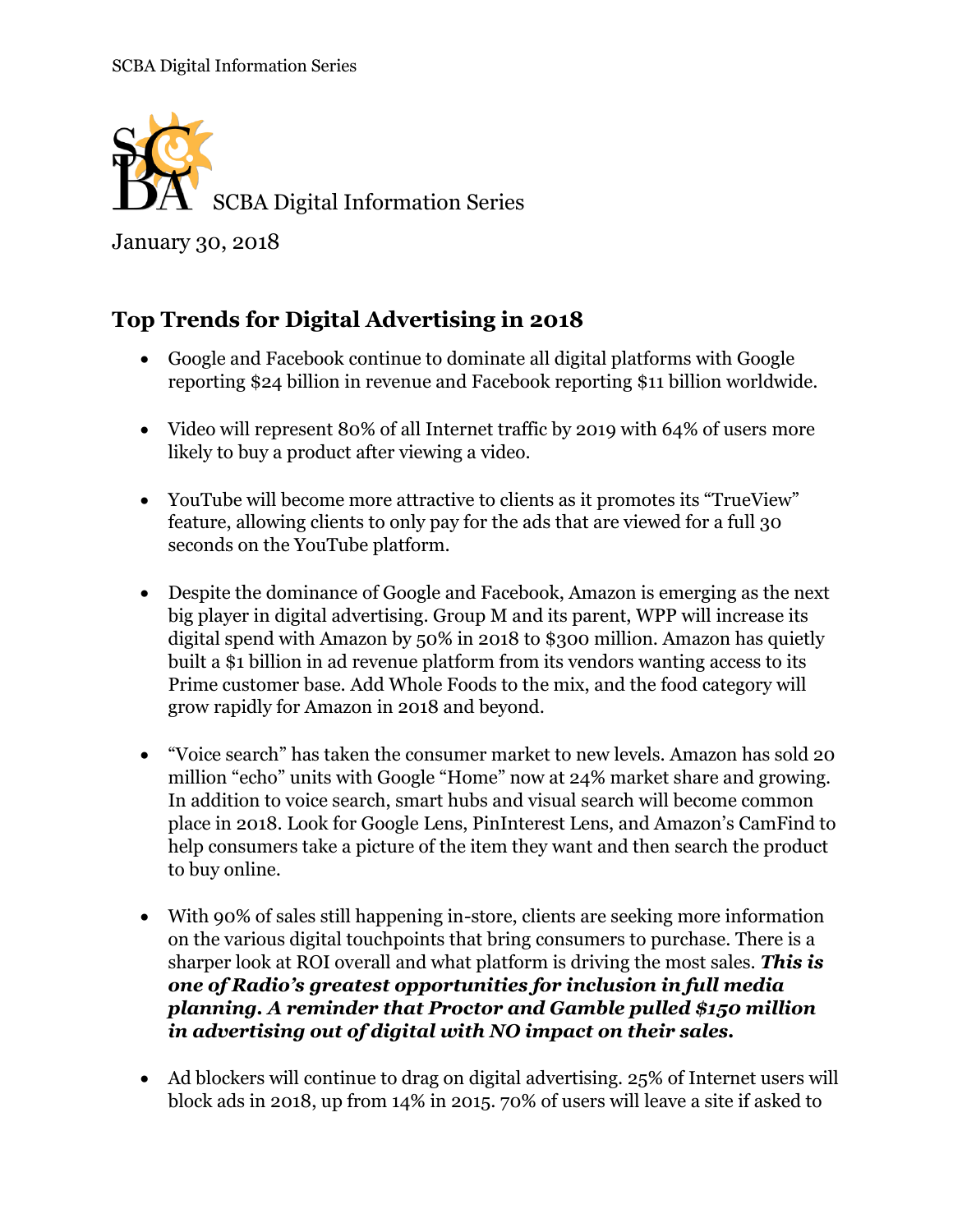disable ad blockers. However, if clients make their ads enjoyable and fun to see or hear, they stand a better chance of being absorbed by consumers. Ad blockers remain a serious issue for most digital platforms and clients.

- Messenger Ads will grow in 2018. With 1.3 billion users, the potential for Google as well as Facebook's other chat product, WhatsApp can be substantial. Quality of the ads and its relevance will be key factors in its future.
- Hackers continue to infuse new malware in Google's DoubleClick advertising service to serve ads to consumers that contain cryptocurrency mining software; better known as "Coin Hive Miners".
- *So, what does that mean?*
- **Coin Hive Miners** is malicious software that often gets downloaded from an infected website or comes bundled with other legitimate software, and which may collect the user's sensitive personal information, open the door to other Coin Hive Miner or viruses and interfere with stable system performance. Spyware and adware are subtypes of Coin Hive Miner that serve a specific purpose, just as their names suggest. **Many malicious programs are designed to be unnoticeable at first, making it hard for the user to trace them to the source.**
- This means that client ads served in certain countries through **DoubleClick beginning on 1/18/18** may have contained nasty new malware that can destroy cellphones using the Android platform as well as "mine" personal data from Phones or PC's, and create fictitious Apps. The malware -- **[reported](https://blog.trendmicro.com/trendlabs-security-intelligence/malvertising-campaign-abuses-googles-doubleclick-to-deliver-cryptocurrency-miners/) by the Trend Micro Security Intelligence Blog,** showed after an increase in traffic to five malicious domains on January 18 and all came from DoubleClick. The security company detected an increase of nearly 285% in the number of Coin hive miners on January 24. For more information, [click here](https://blog.trendmicro.com/trendlabs-security-intelligence/malvertising-campaign-abuses-googles-doubleclick-to-deliver-cryptocurrency-miners/?utm_source=feedburner&utm_medium=feed&utm_campaign=Feed%3A+Anti-MalwareBlog+%28Trendlabs+Security+Intelligence+Blog%29) .
- Bots, various malware, fraudulent traffic counts, and ad blockers will continue to create doubt and confusion for digital advertisers with no easy solutions coming in 2018.

*This list is by no means exhaustive but it should give the reader a sense of the key trends our clients will be discussing regarding digital advertising. It is written as a gateway to understanding digital advertising in simple and cogent terms.*

*The more we know about competitive forces, the more value we bring to a client and the relationship.*